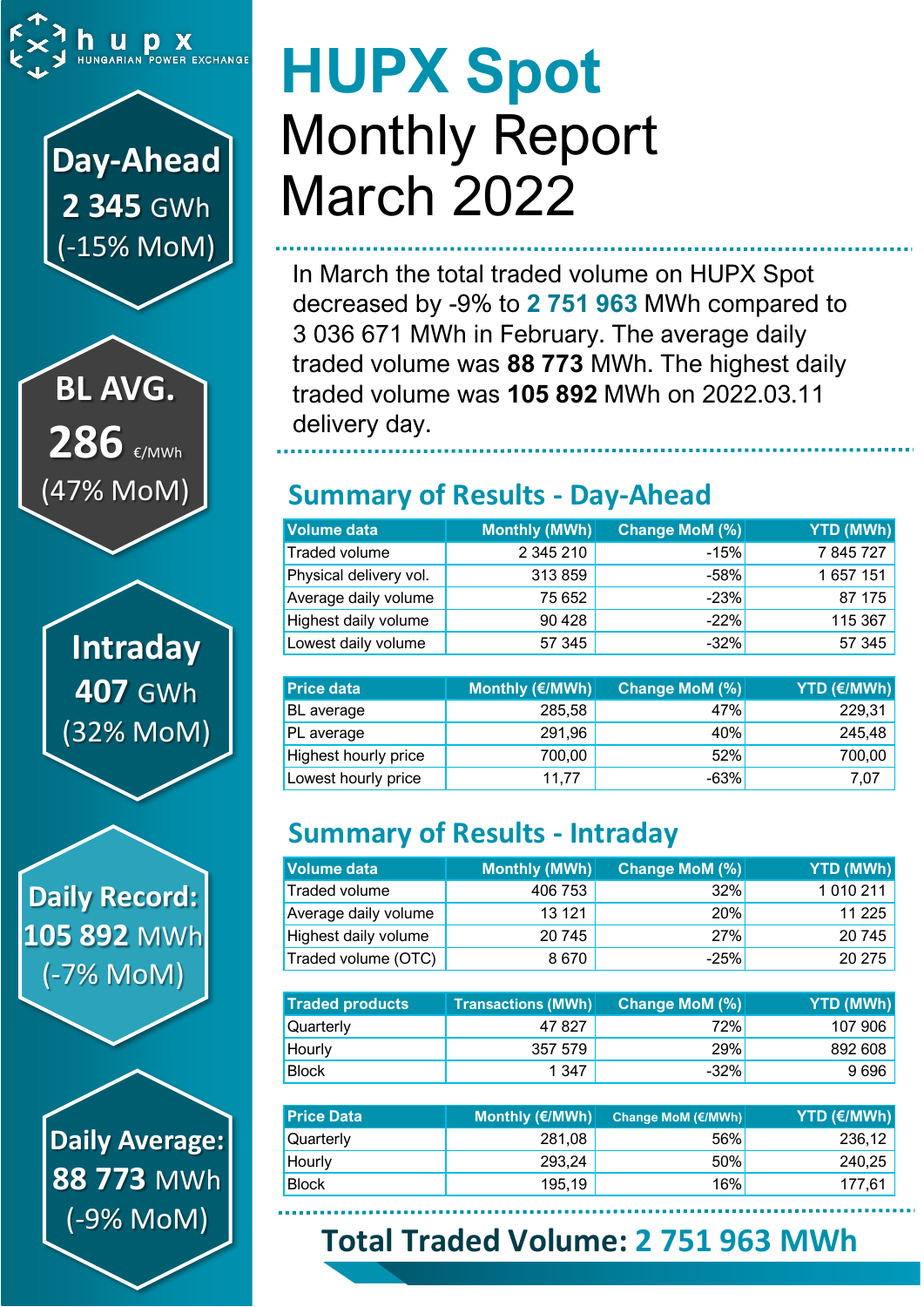# **Combined Results**

### **Daily Volumes**



#### **Hourly Average Prices**



### **ID/DAM Price Spread**

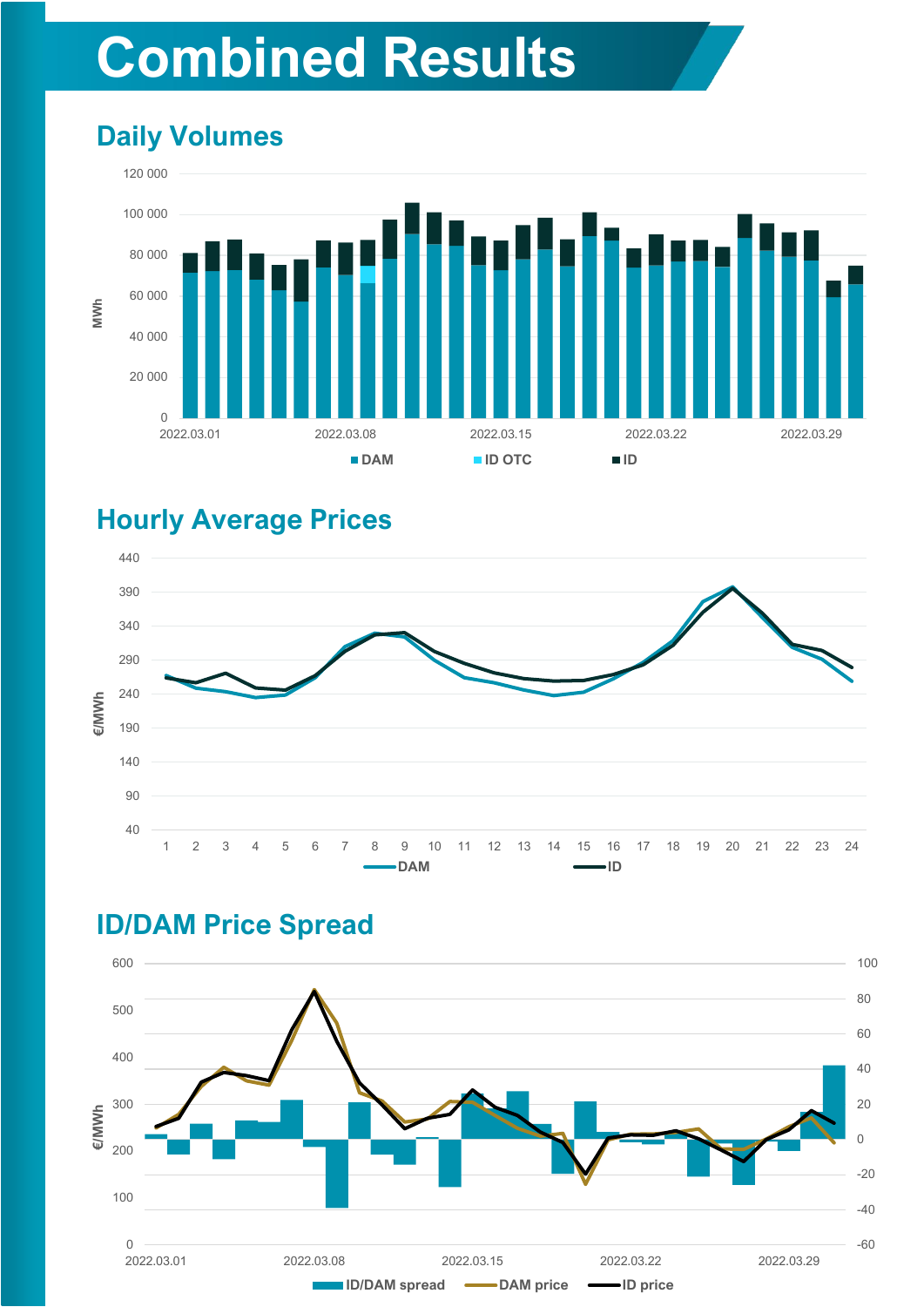# **Day-Ahead Market**

### **Regional Prices**



### **Regional Volumes**



#### **Hungarian Net Position**

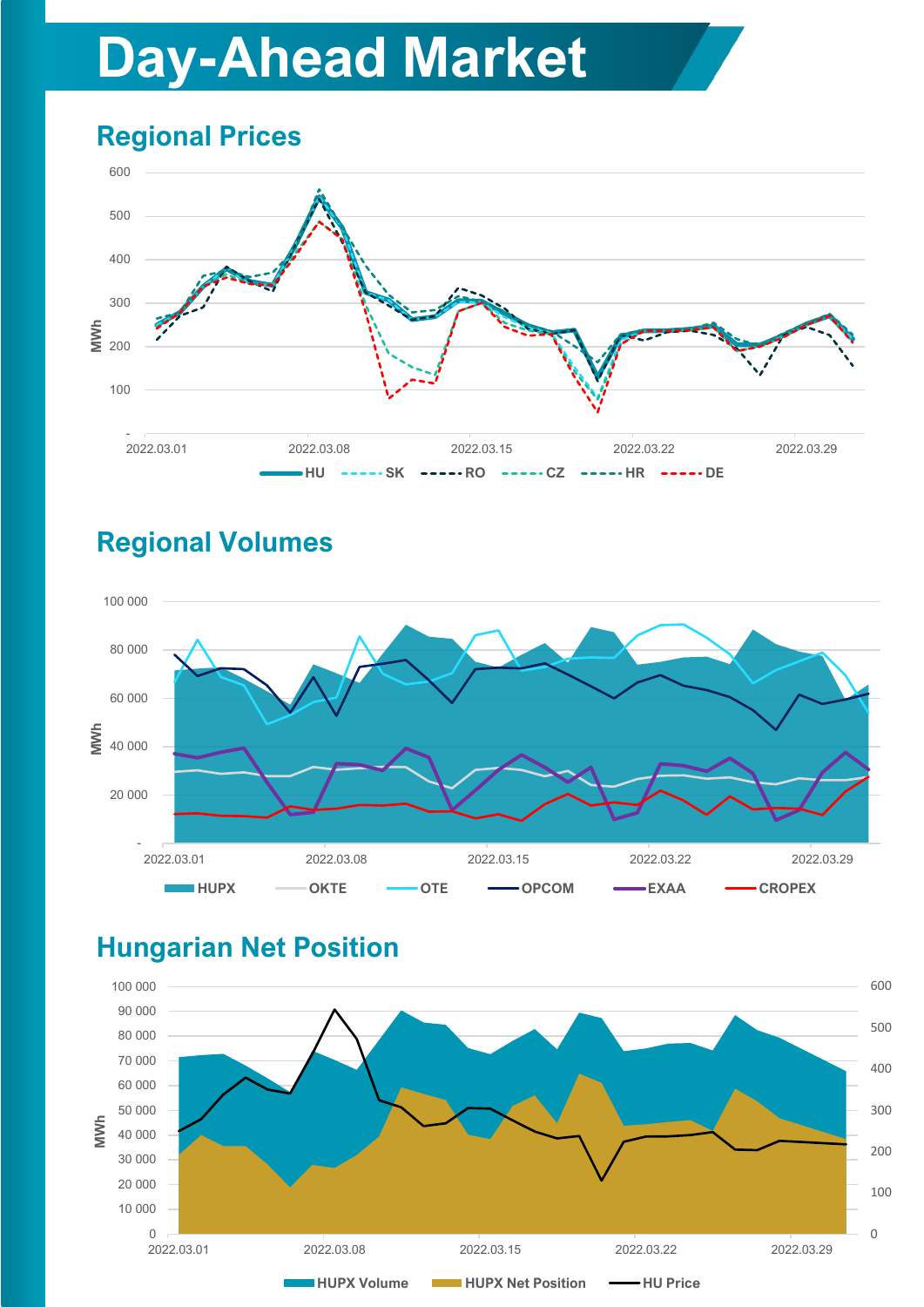### **System Load**



# **Intraday Market**



#### **Daily Prices**